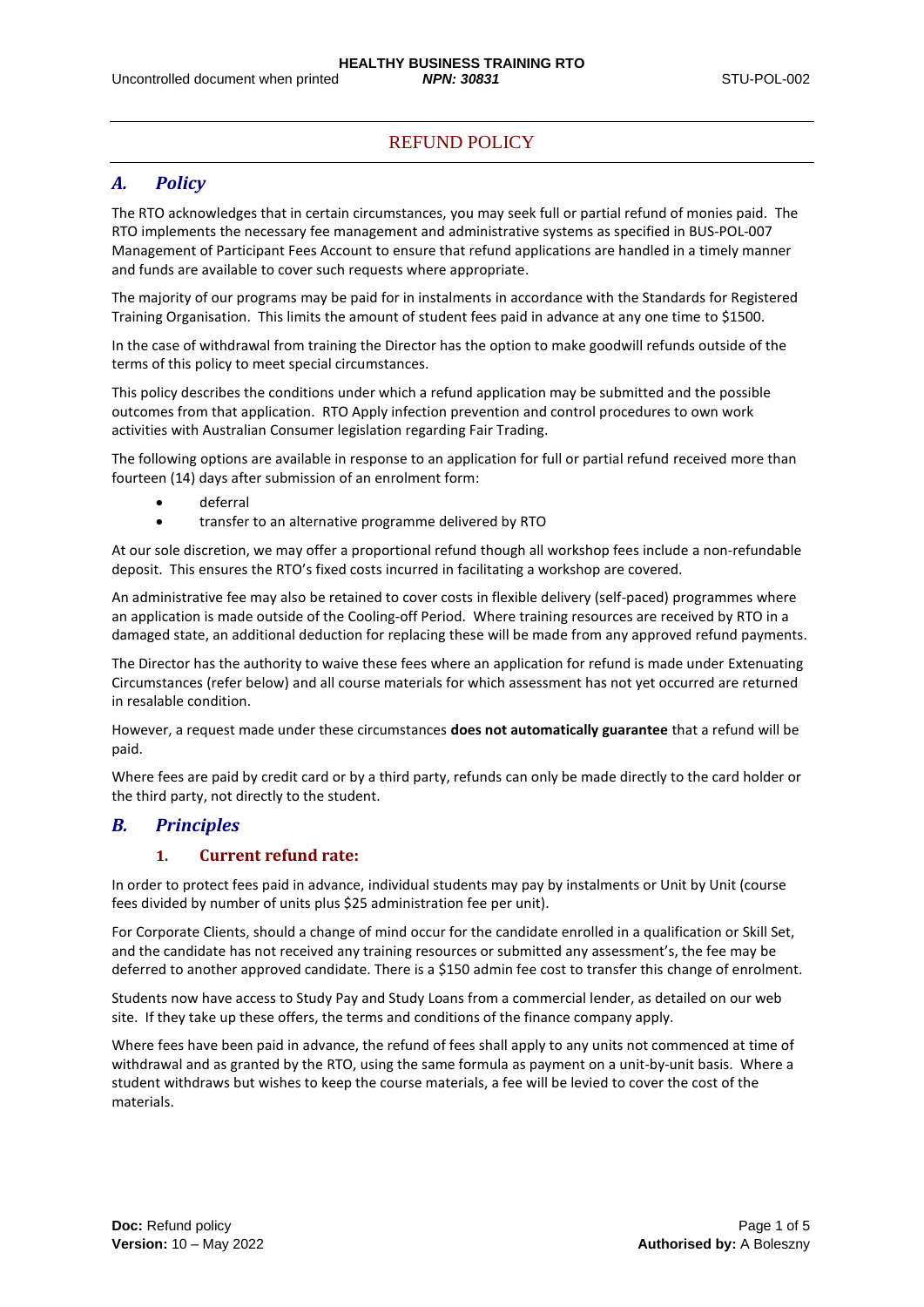# **2. "Cooling Off" and full refund Periods:**

## **2.a. Flexible Delivery programs**

A fourteen-day (14-day) cooling off period applies for all self-paced enrolments.

However, this cooling off period is deemed to be waived if the student commences training and/or submits assessment materials during that period. By this action they are deemed to have entered fully into a contract of service provision with the RTO. After this event there is no refund except in exceptional circumstances and at the discretion of the Director.

In this case, no refund can be claimed for Unit(s) or module(s) in which training has already commenced.

In this instance, RTO can only offer a **deferred enrolment**. Cash refund applications will not be accepted.

Refund applications received during the cooling off period shall be paid immediately and **in full** provided that the delivery resources issued to the applicant are returned in saleable condition (undamaged, unmarked and unused). A copy of the original tax receipt should also be provided so we can confirm the payment method originally used and the person who originally paid the fees. If the resources are not returned, or arrive in a damaged state, the refund shall be paid less a retail fee to cover your purchase of the resources.

## **2.b. Workshops, webinars and seminars**

Workshops, webinar and seminar programmes have specific fixed costs which must be paid, often before the commencement session.

For this reason, the following principles apply:

- where you enrol more than seven days before a workshop, webinar or seminar commencement date, full refunds are available where you withdraw in writing within seven (7) days of sending in your enrolment form but not within 3 days of commencement of the first session.
- where you enrol on or within seven days commencement date and subsequently withdraw before the commencement date, we will offer a deferred enrolment to a later event. No refunds can be made for withdrawal within 3 days of commencement.
- where you withdraw after the workshop has commenced, we will offer a deferred enrolment to a later event. For a long program, we may be willing to offer partial refunds for unused portions of the program after taking into account program costs, administrative fees and resources issued.
- only one deferral will be allowed per certificate or short course programme enrolment

## **2.c. Funded programs**

Funding is generally paid by the government body covering the fees. Co-payments are subject to the same terms and conditions as unfunded programs.

## **3. "Initial Submission" Period:**

This applies **only** where the programme does not commence with workshop attendance.

If you enrol in self-paced (distance education) delivery for a full certificate or short course programme, you are required to submit your evidence for the first unit's final assessment within sixty (60) days of commencement. The commencement date is taken to be the date we receive your enrolment form and your payment (either full or in deposit). Please refer to the Student Manual on maintaining progress.

If there is no contact from you during the Initial Submission Period, you may be taken as having withdrawn from the course. No subsequent applications for a refund, deferral or transfer of enrolment shall be accepted.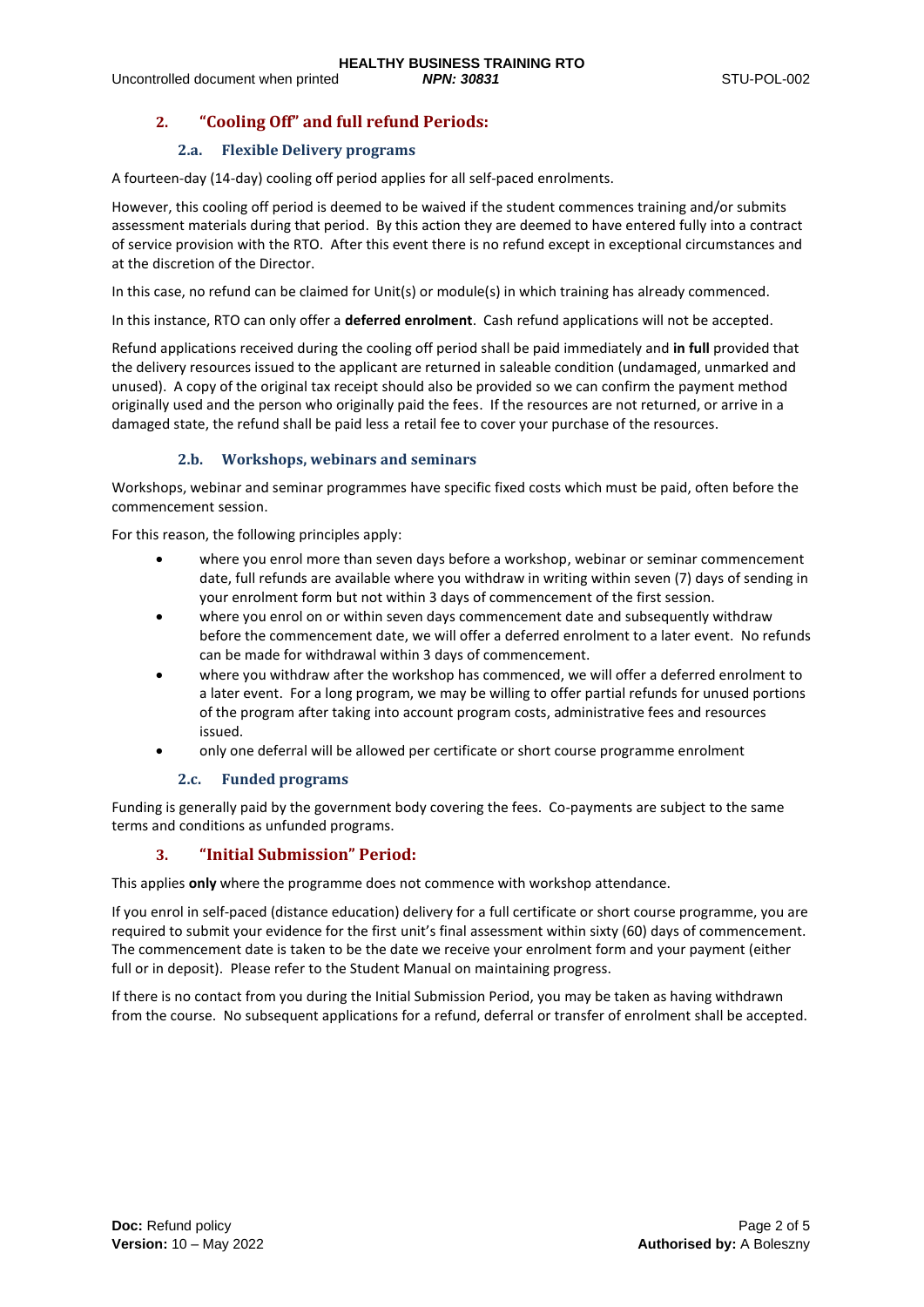## **4. Training with more than one organisation**

If you are undertaking a unit or units with us to fulfil your course requirements for another RTO, you need to be aware that this Refund Policy applies only to any enrolment with us and only to the extent of your enrolment with us.

Your enrolment with the other RTO is covered by their refund policy and we are not responsible for any refunds due from other organisations.

It is imperative that the candidate seeks a refund from RTO for only that component of the training which the RTO is contracted by you to provide.

If you are undertaking training through an organisation in an auspicing arrangement with us, then you should apply to that organisation regarding any fees refunds or questions regarding payment arrangements.

## **5. Exceptional Circumstances:**

In exceptional circumstances, a candidate may apply in writing for special consideration of a refund application. We define "exceptional circumstances" as the following:

- **bereavement**
- hospitalisation and / or unexpectedly having to assume carer's responsibilities
- relocation to an area where it is impractical to attend workshops and not feasible to pursue distance education (due to poor internet bandwidth and limited postal service)

Unexpectedly acquiring employment at the same time that your course is due to commence – while definitely being something to celebrate – does not constitute "exceptional circumstances". Employers are usually willing to give new staff time to undertake relevant training, particularly if it is made clear to them during the selection interview and at the time you accept the offer that you have enrolled in accredited training with a registered training provider. It is possible in these circumstances to change from face to face to webinars or flexible delivery to meet your changed life circumstances. You should discuss with us if alternative arrangements can be made for compulsory face to face attendance.

RTO reserves the right to accept or reject an application received under "exceptional circumstances". Where an application is rejected, the RTO will offer

- deferral to a later delivery date
- an alternative delivery method more suited to your new circumstances

## **6. Cancellation of training program, course or module:**

The RTO may be obliged to cancel a workshop, webinar or seminar in circumstances such as:

- the scheduled trainer being unable to conduct the event due to ill-health and an alternative trainer is unavailable
- insufficient enrolments are received
- the venue becomes unavailable in the case of workshops

Where this occurs, we will offer:

- deferral to a later event in the same region
- transfer to an event held in a neighbouring region
- alternative delivery and assessment methods, such as flexible delivery, where practical and reasonable

If you are unable to consider these options, a request for full refund received in writing from you will be automatically approved.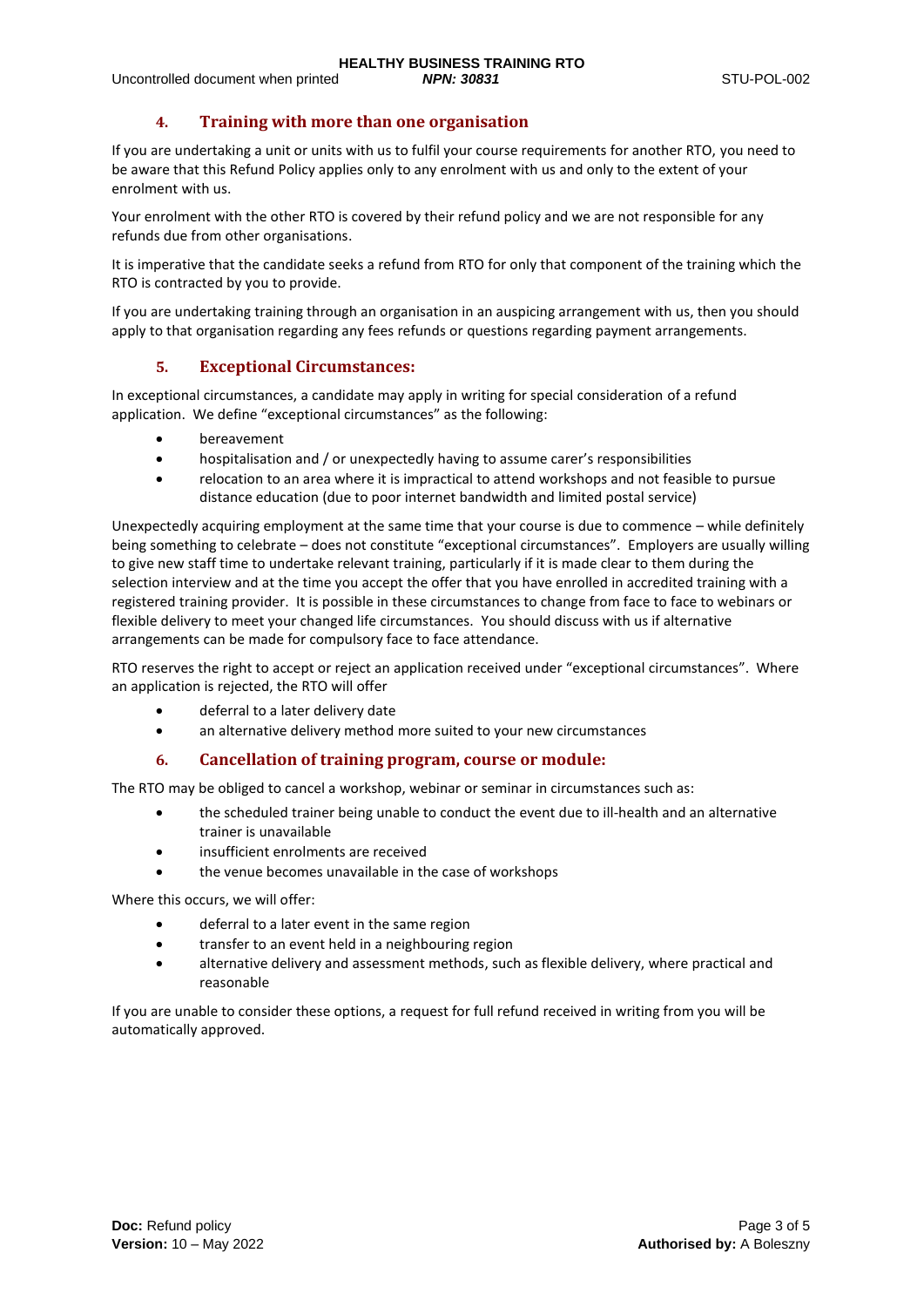## **7. Full and/or advance payments:**

Enrolment fees for full certificate programmes are substantial. To comply with Registration standards no more than \$1,500 in fees can be accepted in advance unless paid for by a third party such as an employer or JSA.

To make fees more manageable for our students, we also offer the opportunity to pay by instalments:

- If in receipt of Centrelink Benefits, applicants may pay through Centrepay
- Students may pay by regular direct debit from their accounts
- Students may pay as they go on a unit-by-unit or module-by-module basis
- Workshops and seminars are generally payable up front with the remainder of the program payable by instalments.

However, you will still need to pay the full Unit/module fee before commencing any work in that Unit/module. You also need to be aware that a full Certificate enrolment paid for in this way does not give you a new Cooling-off Period with every module.

## **8. Payment of Refunds:**

Participants requesting a refund must comply with the procedure as outlined below in *Section C – Procedures*. RTO undertakes to promptly process all Refund applications and reply within fourteen (14) days of receiving the application.

Where a refund is approved, refunds shall be paid using the same method as indicated by the participant on the enrolment form.

#### **9. Disputes:**

Resolution of any disputes relating to a refund application decision shall comply with *STU-POL-005 Complaints Policy and Procedures*. An additional copy shall be sent to the participant in the event a dispute arises.

You should be aware that your appeal may be unsuccessful where we have complied with the terms of this and related policies as well as with common law obligations.

## *C. Procedures under this Policy*

- 1. Refund, transfer to an alternative applicant, transfer to an alternative programme or deferral applications must be made in writing.
- 2. You can only request one deferral and only where you have not commenced any training or assessments and/or the Initial Submission Period has not expired unless in exceptional circumstances.
- 3. An application for transfer of enrolment to an alternative programme must include a completed enrolment form for the new programme and payment of any additional fees required
- 4. Applications for transfer of enrolment to an alternative applicant, including all fees paid for the participant's enrolment, must be in writing and identify the new applicant by name. The new applicant must complete an enrolment form and identify on the fees remittance that they are replacing you
- 5. Supporting evidence must be included where the application is made for a refund under "exceptional circumstances" and the "Cooling Off" period has expired.
- 6. Where you are seeking a full refund during the "Cooling Off" period, all training and assessment resources must be returned in mint saleable condition. You are responsible for the postage and freight costs, including optional insurance, incurred in returning the resources.
- 7. RTO staff will process refund requests on satisfactory completion of these steps and provide a response in writing within fourteen (14) days. However, payment of an approved refund (where available) shall be delayed until the resources are received.